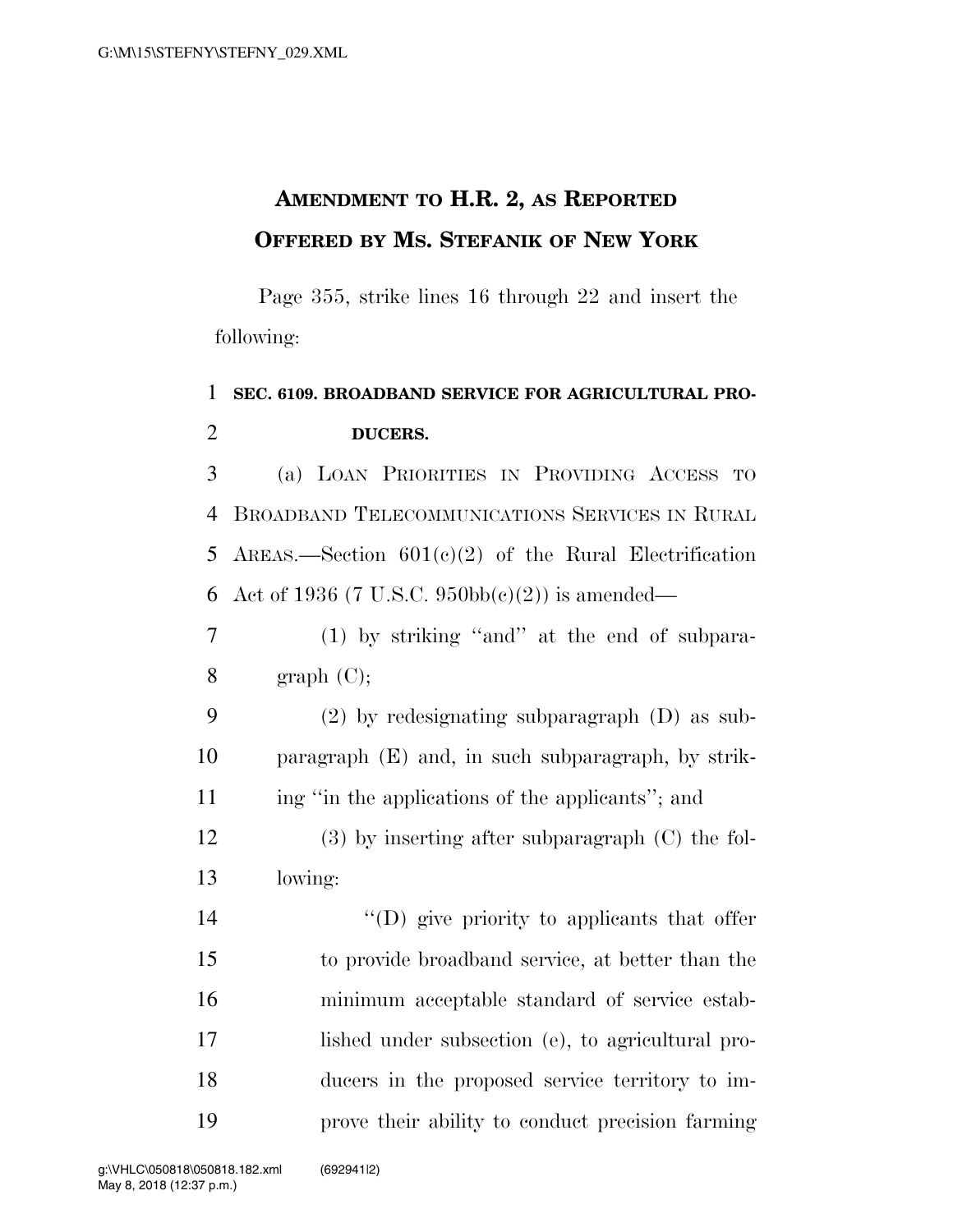or ranching, as determined by the Secretary; and''.

 (b) UNIVERSAL SERVICE SUPPORT FOR BROADBAND SERVICE INSTALLATION CHARGES FOR AGRICULTURAL PRODUCERS.—Section 254 of the Communications Act of 1934 (47 U.S.C. 254) is amended by adding at the end the following:

8 "(m) SUPPORT FOR BROADBAND SERVICE INSTAL-LATION CHARGES FOR AGRICULTURAL PRODUCERS.—

10 "(1) IN GENERAL.—A provider of broadband service serving a geographic area shall, upon a bona fide request from an agricultural producer for con- nection to such service to improve the ability of the producer to conduct precision farming or ranching, install any line or other facility or equipment nec- essary to enable such connection at a discount from the amount that the provider would charge other parties for a similar installation.

19 ''(2) AMOUNT OF DISCOUNT.—The amount of the discount provided under paragraph (1) shall be 21 the lesser of —

22  $\langle (A)$  the amount that the provider would charge other parties for a similar installation; or

25  $"({\rm B})$  \$15,000.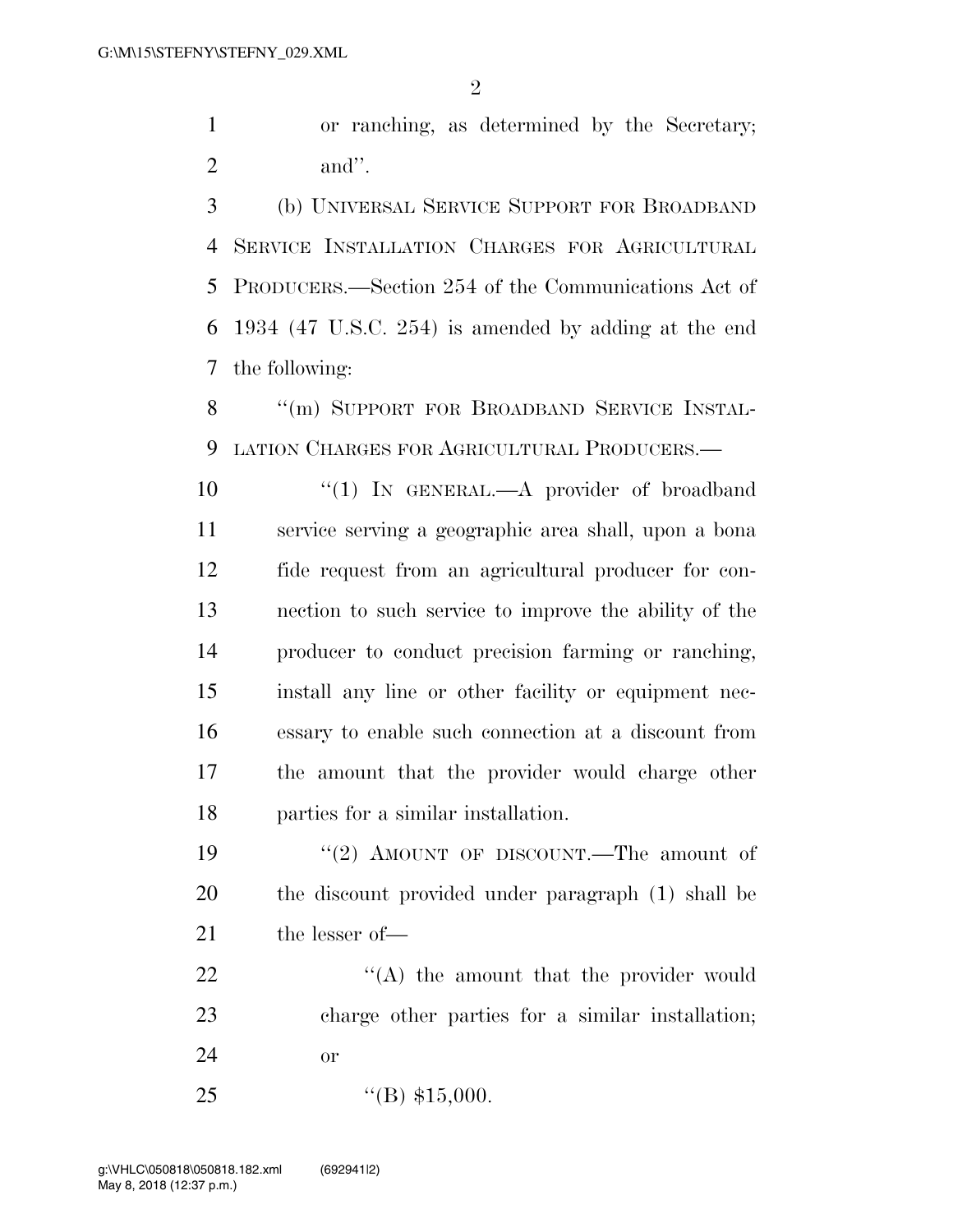| $\mathbf{1}$   | "(3) LIMIT OF ONE DISCOUNT PER AGRICUL-               |
|----------------|-------------------------------------------------------|
| $\overline{2}$ | TURAL PRODUCER.—An agricultural producer may          |
| 3              | not receive more than one discount under paragraph    |
| $\overline{4}$ | (1).                                                  |
| 5              | "(4) OFFSET OR REIMBURSEMENT.—A provider              |
| 6              | of broadband service that makes an installation       |
| 7              | under paragraph $(1)$ shall—                          |
| 8              | "(A) have an amount equal to the amount               |
| 9              | of the discount provided under such paragraph         |
| 10             | treated as an offset to its obligation to con-        |
| 11             | tribute to the mechanisms to preserve and ad-         |
| 12             | vance universal service; or                           |
| 13             | $\lq\lq(B)$ notwithstanding the provisions of         |
| 14             | subsection (e), receive reimbursement utilizing       |
| 15             | the support mechanisms to preserve and ad-            |
| 16             | vance universal service.                              |
| 17             | "(5) CONSISTENCY WITH RURAL BROADBAND                 |
| 18             | ACCESS PROGRAM.—The Commission shall, in con-         |
| 19             | sultation with the Secretary of Agriculture, promul-  |
| 20             | gate such regulations as are necessary to ensure that |
| 21             | this subsection is carried out in a manner that is    |
| 22             | consistent with the manner in which the Secretary     |
| 23             | of Agriculture carries out section $601(c)(2)(D)$ of  |